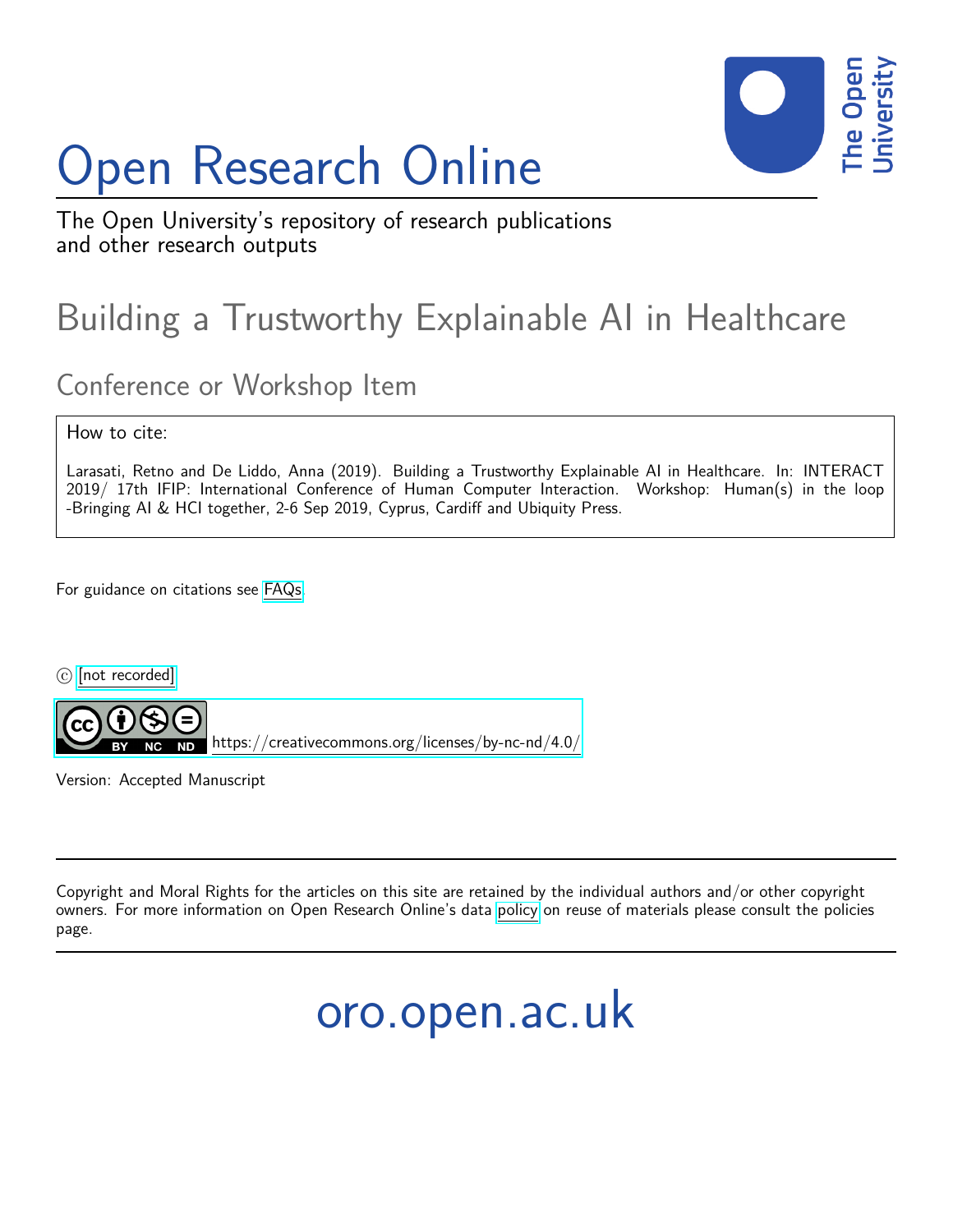#### Building a Trustworthy Explainable AI in Healthcare

Retno Larasati and Anna DeLiddo

Knowledge Media Institute, The Open University, UK retno.larasati@open.ac.uk

Abstract. The lack of clarity on how the most advanced AI algorithms do what they do creates serious concerns as to the accountability, trust and social acceptability of AI technologies. These concerns become even bigger when people's well being is at stake, sucah as healthcare. This calls for systems enabling to make decisions transparent, understandable and explainable for users. This paper briefly discusses the trust in AI healthcare system, propose a framework relation between trust and characteristics of explanation, and possible future studies to build trustworthy Explainable AI.

Keywords: Trust · Explainable AI · AI Healthcare

#### 1 Introduction

When it comes to human interaction, trust is one of the important factors influencing the adoption of AI systems. AI systems in healthcare are expected to help diagnose diseases and to gain better insights into treatments and prevention that could benefit all of society. Developing trust is particularly crucial in healthcare because it involves an element of uncertainty and risk for the vulnerable patient [1]. How do we get to trust an AI system in such sensitive contexts in which people's health is at stake? What are the factors that affect people's trust in AI healthcare systems? And what does a good explanation looks like? In this paper we discuss the importance of trust in AI healthcare systems, describe some key factors that influencing user friendly explanations, and propose a framework to explore the relationships between trust and explicability. We conclude by indicating trajectories for future studies.

#### 2 Background and Motivation

#### 2.1 Trust in AI Healthcare System

The UK government issued a policy paper that declared its vision for AI to "transform the prevention, early diagnosis and treatment of chronic diseases by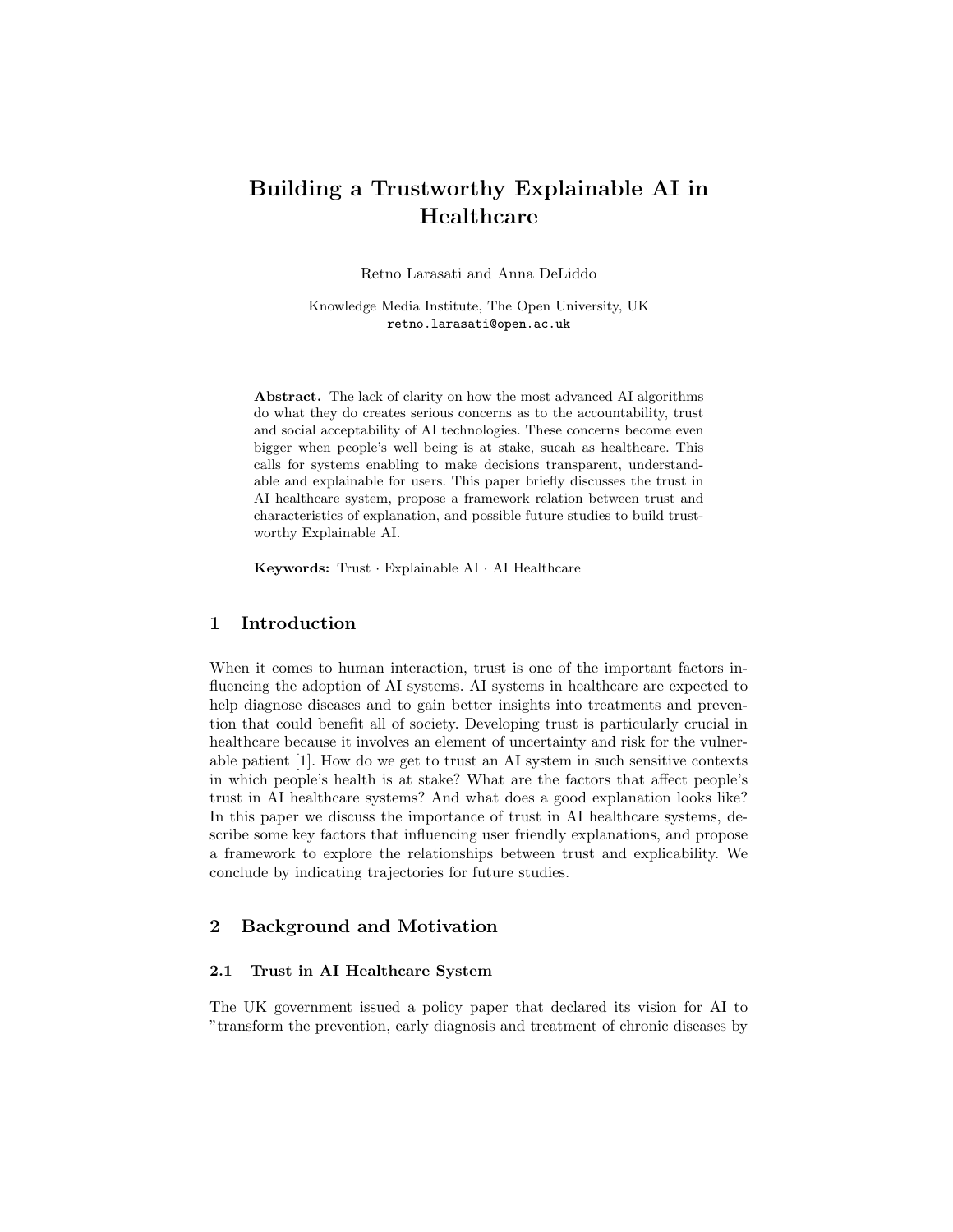2 R. Larasati

2030" <sup>1</sup> . However, many doctors are still skeptical about the AI healthcare system. Study found that among the 30% of clinicians respondent lack trust in AI 2 . Not only doctors, 61% general public correspondents in the UK are unwilling to engage with AI for their healthcare needs <sup>3</sup> . The lack of explainability, transparency, and human understanding of how AI works, are several reasons why people have little trust in AI healthcare system. Transparency [7] and understandability [10] would help to enhance trust in AI systems.

#### 2.2 Trust and Interaction in Healthcare

Trust is the foundation of relationships and is important to build a better relationship between medical professional and patient. Some of the factors in trusting a medical professional are their care and concern for the patient as an individual, and the confidence in a patient's ability to manage their disease [4][16]. Being viewed as competent by a medical professional also increased patient trust [15]. Some other factors which encourage patient trust are the clinician's technical competence, information sharing, and their confidence in patient's ability to manage their illness [2].

#### 2.3 Explainable AI and Trust

According to the Defense Advanced Research Projects Agency (DARPA), Explainable AI is essential to enable human users to understand and appropriately trust a machine learning system [3]. Some of the previous studies shows that explanations improves trust, however the characteristics of explanation have not been explored. This lead us to our research questions; what kind of explanation is needed for users to trust the healthcare intelligent system?

#### 3 Framework for interpreting explicability and trust in healthcare

At our current state, we have 6 characteristics of meaningful explanations. First, explanations are contranstive. People usually ask for explanation as the cause of something relative to some other thing in contrast [9] [6]. Second, explanations are domain or role dependent. People usually select one or two causes from a variety of possible causes as the explanations [6]. People select the causes based on their domain knowledge and cognitive ability [12]. The process of explaining something in order to transfer knowledge is a social exchange [6][5], therefore

<sup>1</sup> https://www.gov.uk/government/publications/the-future-of-healthcare-our-visionfor-digital-data-and-technology-in-health-and-care/the-future-of-healthcare-ourvision-for-digital-data-and-technology-in-health-and-care

 $^2$ https://newsroom.intel.com/news-releases/u-s-healthcare-leaders-expectwidespread-adoption-artificial-intelligence-2023/

<sup>3</sup> https://www.pwc.com/gx/en/industries/healthcare/publications/ai-robotics-newhealth/survey-results.html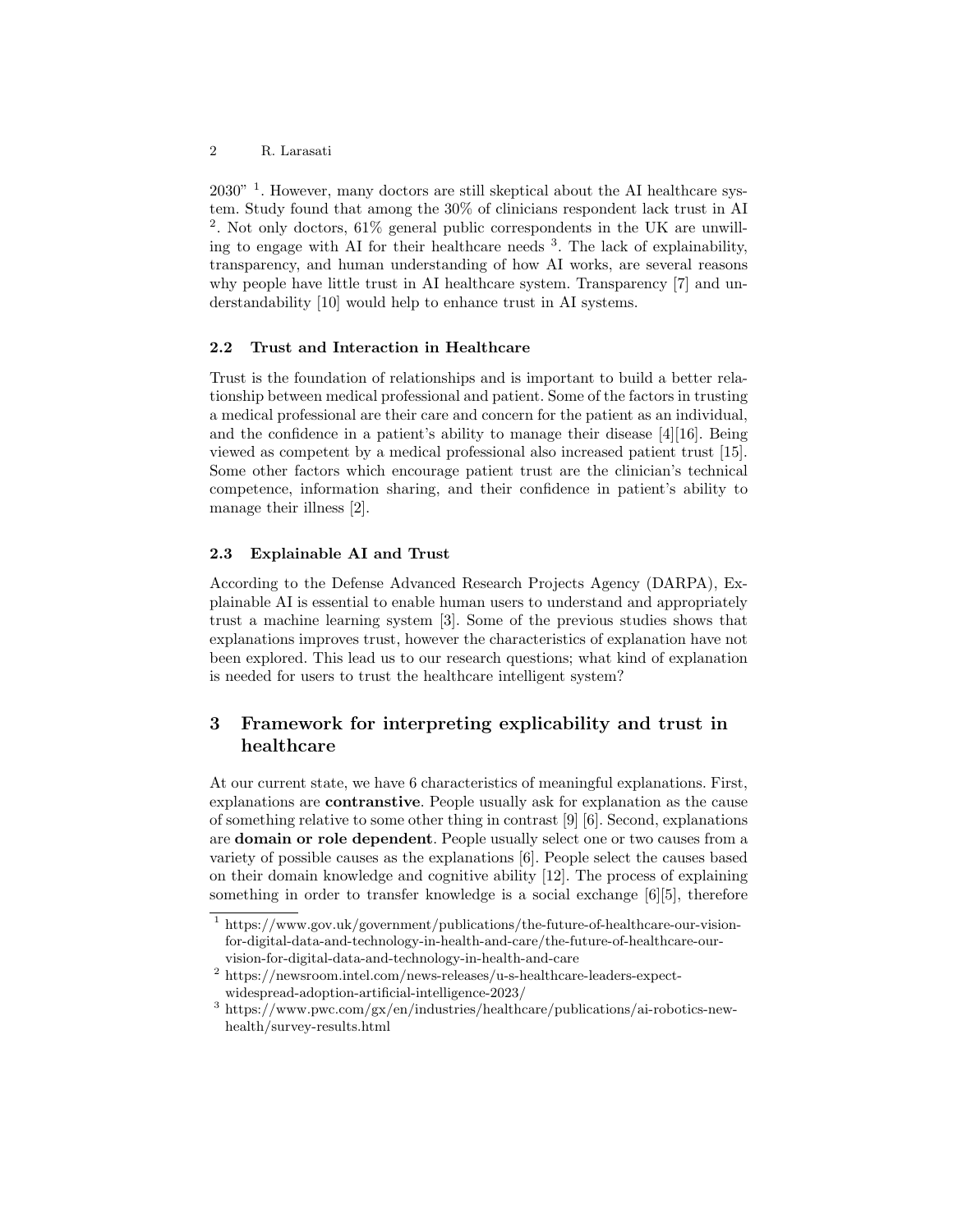explanations are social/interactive. People expect explanations to be truthful and thorough explanation [8]. People usually prefer simpler and more general explanations[14].

This paper conceptualised a general framework for trustworthy Explainable AI in healthcare. It consist of two components: explanation characteristic and human-machine trust (see: Fig. 1). Human Machine trust here is divided by two types of trust, cognitive based trust and affect based trust. The human-machine trust items are based on several research studies about human-computer and human-machine trust [11] [13] [17]. However, the relation between the two is still a speculation and has yet been investigated.



Fig. 1. trustworthy explainable AI in healthcare framework

#### 4 Discussion and implication for future research

This paper proposed a framework of trustworthy explainable AI in healthcare. We derived characteristics of user-friendly explanations, and component of trust from previous studies. We are planning to undertake a qualitative and quantitative study to investigate the relation between explanation and trust in healthcare, validate the items inside the framework, and gain insights about the challenges and the opportunities on developing a trustworthy explainable AI in healthcare.